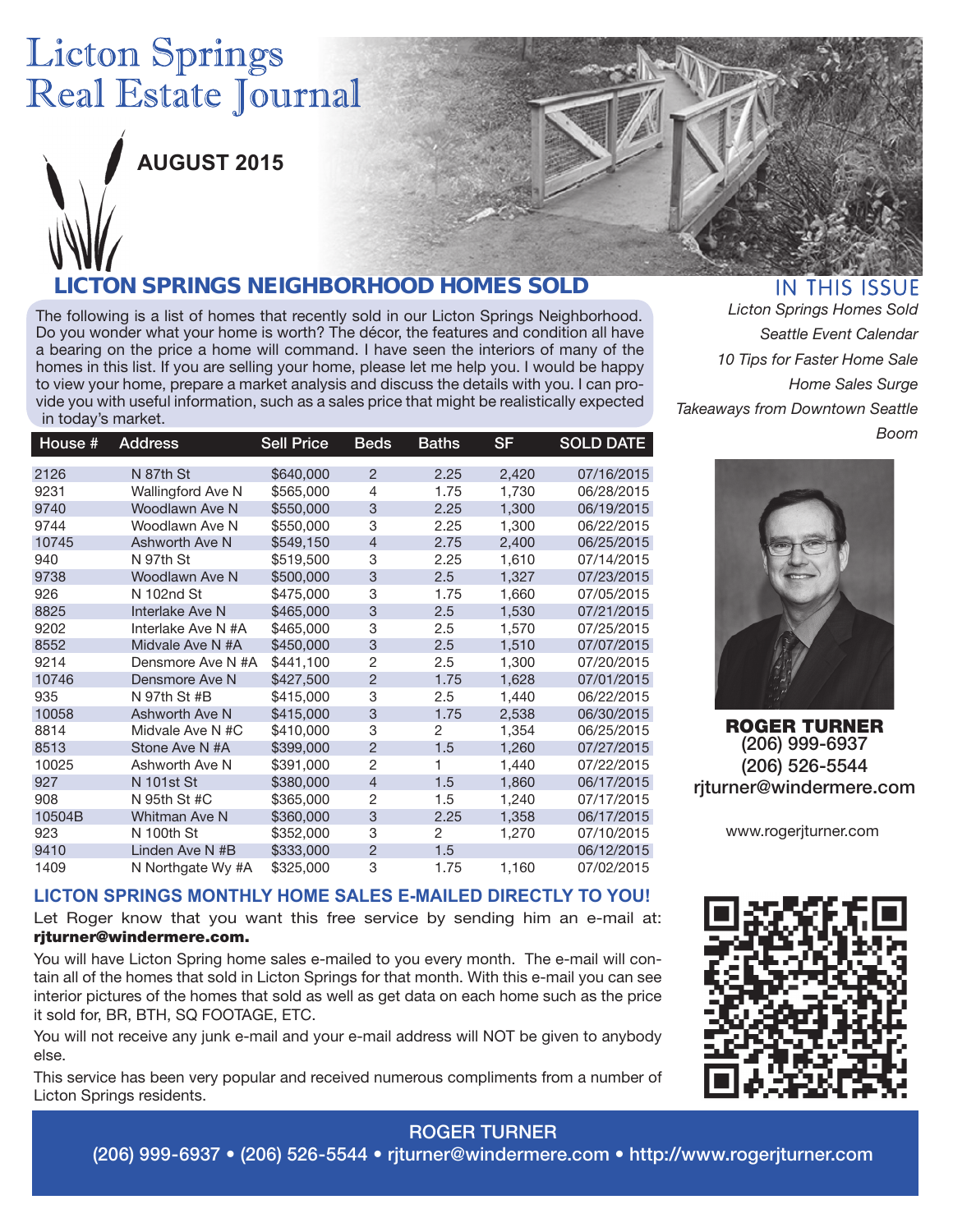### SEATTLE CALENDAR

## BUMPERSHOOT LABOR DAY WEEKEND SEPTEMBER 5, 6, 7 2015

### **A RICH PAST, AND A COLORFUL FUTURE**

Now in their 45th year, Bumbershoot is one of Seattle's largest cultural touchstones. Each year thousands of people across the country flock to Seattle to attend this acclaimed Festival, which has become one of the most unique and best-loved contemporary festivals in North America. Bumbershoot's diverse programming includes live music, comedy, theatre, film, visual arts, dance performance, and more.

#### WASHINGTON STATE FAIR PUYALLUP, WA SEPTEMBER 11 - 27 2015

The Fair has taken place since October 1900 and currently brings in more than 1 million people each year!

Exhibit halls, barns, rides, food areas, and stages are located throughout the grounds. Just remember which color gate you came in—there are colored stripes on the ground that can lead you back if you don't remember how to get there later!

Aside from the rides, fair food, games, and animals, the Washington State Fair events are one of the best reasons to head to the fair. Each year, headliners grace the stage at the Grandstand—a large, outdoor arena with both covered seating (in the elevated grandstand seats) and openair seating at ground level. Often, the ticket prices for the headlining shows

#### SELL YOUR HOUSE FASTER WITH THESE 10 TIPS

#### *Source: Realty Times, July 7, 2015*

Looking to sell your home? Don't start the process without taking a look at our ten quick tips outlined below:

1. Give the exterior of your home a quick makeover by spending some time landscaping. You can save a great deal of money on this with a DIY approach.

2. Much of the curb appeal of your home rests on the overall look of your front door. Paint it a color to match the rest of your exterior, and place nice potted plants around it.

3. The first thing people should like about your home is the entrance. Make sure you de-clutter the area and only leave the necessities. When looking for a good wall color, use something neutral.

4. Give your home a cheerful and bright look by installing modern lighting. A well-lit home is twice as likely to get sold than one that's dark and gloomy.

5. When considering your home in its entirety, make sure you paint all of your walls a neutral color that appeals to everyone. Color can be too personal, and that's not a good selling point.

6. Don't completely renovate your kitchen and bathrooms, but do give them a facelift. Fix broken faucets, add good lighting and work on the cabinet hardware.

7. It's a very good idea to remove clutter and personal belongings from your home. Too much personal stuff and extensive clutter can give potential buyers the wrong first impression.

8. If you have pets, you have to consider that not everyone loves animals and others may be allergic to them. When you have buyers viewing your home, keep your pet out of sight and out of the way. Make sure to hide any and all accessories that can indicate the presence of an animal.

9. Your backyard should also have curb appeal, even if it's something potential buyers see last. Make sure you mow the grass, throw out clutter and make the area seem inviting. Adding things like potted plants and patio furniture will give the impression that you took good care of your property, so it makes it even more likeable.

10. Buyers need to be able to mentally see themselves living in your home. This means you need to scrub the inside from top to bottom. There should be no dirt or debris, absolutely no dirty laundry, unwashed windows or heaven forbid, spider webs!

Selling your home can take some time, but if you follow the tips from this article, you have a better chance of cracking the housing market. Remember that no one wants to buy a dirty, unkempt and dark home!

### US HOME SALES SURGED IN JUNE TO FASTEST PACE IN 8-PLUS YEARS

*Source: Seattle Times July 22, 2015* 

Americans bought homes in June at the fastest rate in over eight years, pushing prices to record highs as buyer demand has eclipsed the availability of houses on the market. The National Association of Realtors said Wednesday that sales of existing homes climbed 3.2 percent last month to a seasonally adjusted annual rate of 5.49 million, the highest rate since February 2007. Sales have jumped 9.6 percent over the past 12 months, while the number of listings has risen just 0.4 percent.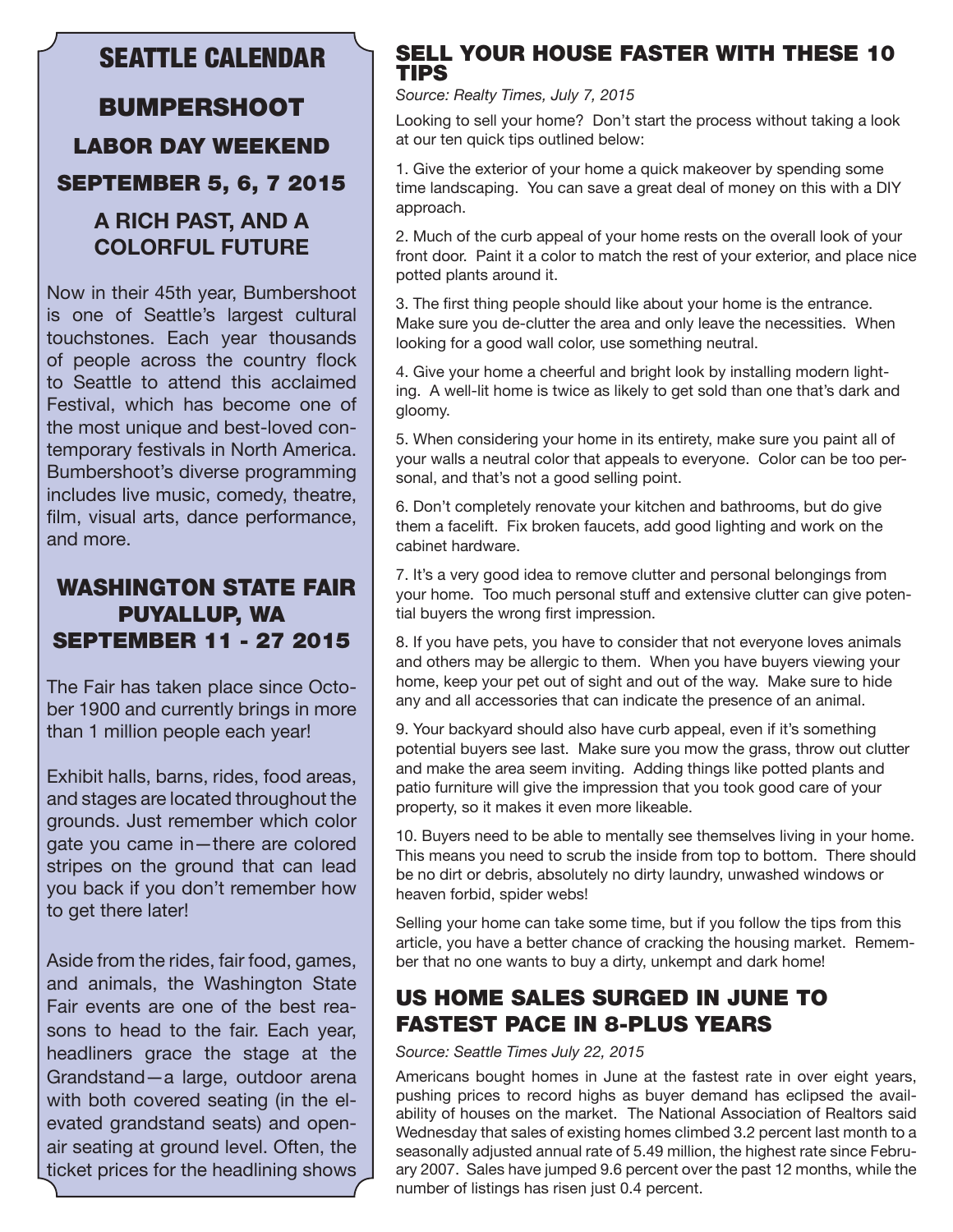The median home price has climbed 6.5 percent over the past 12 months to \$236,400, the highest level — unadjusted for inflation — reported by the Realtors. Home-buying has recently surged as more buyers have flooded into the real estate market. Robust hiring over the past 21 months and an economic recovery now in its sixth year have enabled more Americans to set aside money for a down payment. But the rising demand has failed to draw more sellers into the market, limiting the availability of homes and sparking higher prices that could cap sales growth in the coming months.

 "The recent pace can't be sustained, but it points clearly to upside potential," said Ian Shepherdson, chief economist at Pantheon Macroeconomics. Nationally, a mere five months' supply of homes was on the market in June, compared with 5.5 months a year ago and an average of six months in a healthy market. Some markets are barely adding any listings.

Some of the recent sales burst appears to come from the prospect of low mortgage rates beginning to rise as Fed officials consider raising a key interest rate from its near-zero level later this year. Past efforts by the Fed officials to reduce their stimulus efforts have led to higher mortgage rates, creating expectations that homebuyers will face increased borrowing costs later this year.

Properties typically sold last month in 34 days, the shortest time since the Realtors began tracking the figure in May 2011. There were fewer all-cash, individual investor and distressed home sales in the market, as more traditional buyers have returned. Sales improved last month in all four regions: Northeast, Midwest, South and West. Still, the limited supplies could prove to be a drag on sales growth in the coming months. Ever rising home values are stretching the budgets of first-time buyers and owners looking to upgrade. As homes become less affordable, demand will likely taper off.

Home prices have increased at more than three times the pace of wages. The average hourly wage has risen just 2 percent over the past 12 months to \$24.95 an hour, according to the Labor Department. Some would-be buyers are also spurning their limited options on the market. Tony Smith, a real estate broker in Charlotte, North Carolina, said some renters shopping for homes are now choosing instead to re-sign their leases and wait until a broader and better selection of properties comes onto the market.

Construction has yet to satisfy rising demand, as builders are increasingly focused on the growing rental market. Approved building permits rose increased 7.4 percent to an annual rate of 1.34 million in June, the highest level since July 2007, the Commerce Department said last week. Almost all the gains came for apartment complexes, while permits for houses last month rose only 0.9 percent. The share of Americans owning homes has fallen this year to a seasonally adjusted 63.8 percent, the lowest level since 1989.

### FIVE TAKEAWAYS FROM THE DOWNTOWN SEATTLE BOOM

#### *Source: Seattle Times, July 21, 2015*

All those cranes on Seattle's skyline are a sign of more than buildings. Here are some back stories — and challenges. The mid-year report from the Downtown Seattle Association shows a remarkable picture: 106 projects under construction, about to break ground or completed since January 2014, the largest building surge since the organization began keeping track in 2005.

The Seattle Times Sunday Buzz logged the report in, noting, "Thirty projects were completed in 2014. But, with 24 projects completed in the first six month of 2015 alone, and 36 scheduled for completion by the end of the year, downtown Seattle is on track to see the largest number of completed projects in the last decade…"

are cheaper than similar performances at other local venues such as KeyArena or the Paramount, and as a bonus, concert-goers get free fair admission.

Along with Grandstand performances, the fair is also known for a great number of free shows at smaller stages around the fairgrounds.

### **OVERLAKE MEDICAL CENTER LABOR DAY HALF & 4-MILE RUN/WALK MONDAY SEPT 7, 2015 Marymoor Park**

Offering one of the FLATTEST half marathon courses in Western Washington with less than 130 feet of cumulative elevation gain/loss over the 13.1 mile course, runners come from all over to gain their personal best! This race also serves as the Northwest USA Track & Field Half Marathon Championships, bringing in elite athletes from all over the country's western most six states. Participants will enjoy the colorful fall leaves and scenery at the start/finish area within the city of Redmond, Washington and along the courses that wind along the Sammamish River Trail.

#### **SEATTLE SPORTS SCHEDULE** \*\*\*\*\*\*\*\*\*\*\*\*\*\*\*\*\*\*\*\*\*\*\*\*\*\*\*\*\*\*\*\*\*\*\*\*\*\*\*\*\*\*\*\*\*\*\*\*\*\*\*\*\*

#### **SEATTLE SEAHAWK SCHEDULE**

| http://seahawks.com/ |                   |  |                  |
|----------------------|-------------------|--|------------------|
|                      |                   |  |                  |
| 8/14                 | $7:00 \text{ PM}$ |  | <b>VS DENVER</b> |
| 8/21                 | $5:00$ PM         |  | AT KANSAS CITY   |
| 8/29                 | 5:00 PM           |  | AT CHARGERS      |
| 9/3                  | $7:00 \text{ PM}$ |  | VS OAKLAND       |

| 9/13 | $10:00$ AM | AT STLOUIS |
|------|------------|------------|
| 9/20 | $5:30$ PM  | AT PACKERS |

#### 9/27 1:00 PM VS BEARS

#### **WASHINGTON HUSKY SCHEDULE**

http://gohuskies.com \*\*\*\*\*\*\*\*\*\*\*\*\*\*\*\*\*\*\*\*\*\*\*\*\*\*\*\*\*\*\*\*\*\*\*\*\*\*\*\*\*\*\*\*\*\*\*

|  |  | 9/4 7:15 PM AT BOISE STATE        |
|--|--|-----------------------------------|
|  |  | 9/12 11:00 AM VS SACRAMENTO STATE |
|  |  | $9/19$ 2:00 PM VS UTAH STATE      |
|  |  | 9/26 TBA VS CALIFORNIA            |